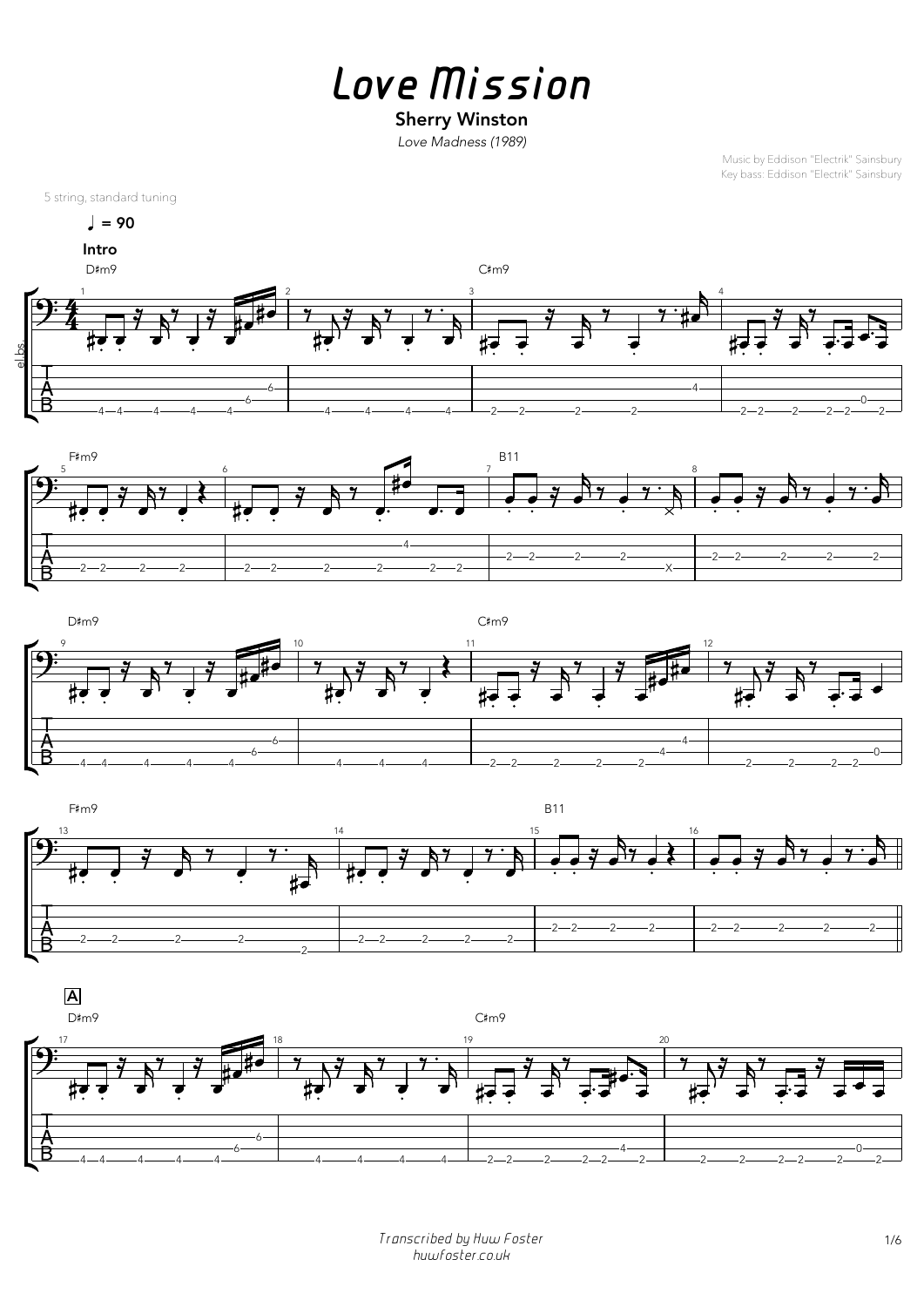











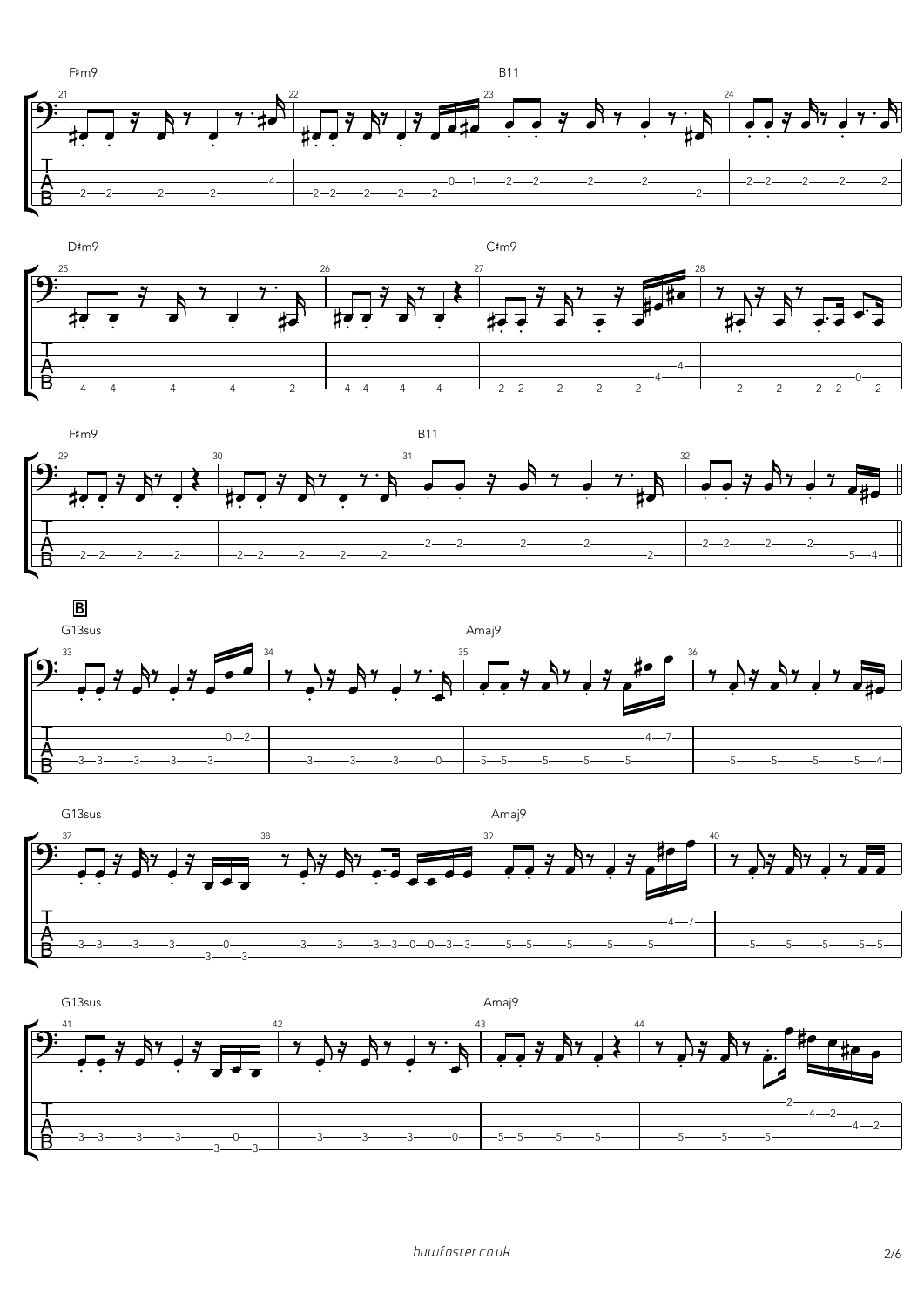

C Flute Solo







C#m9









D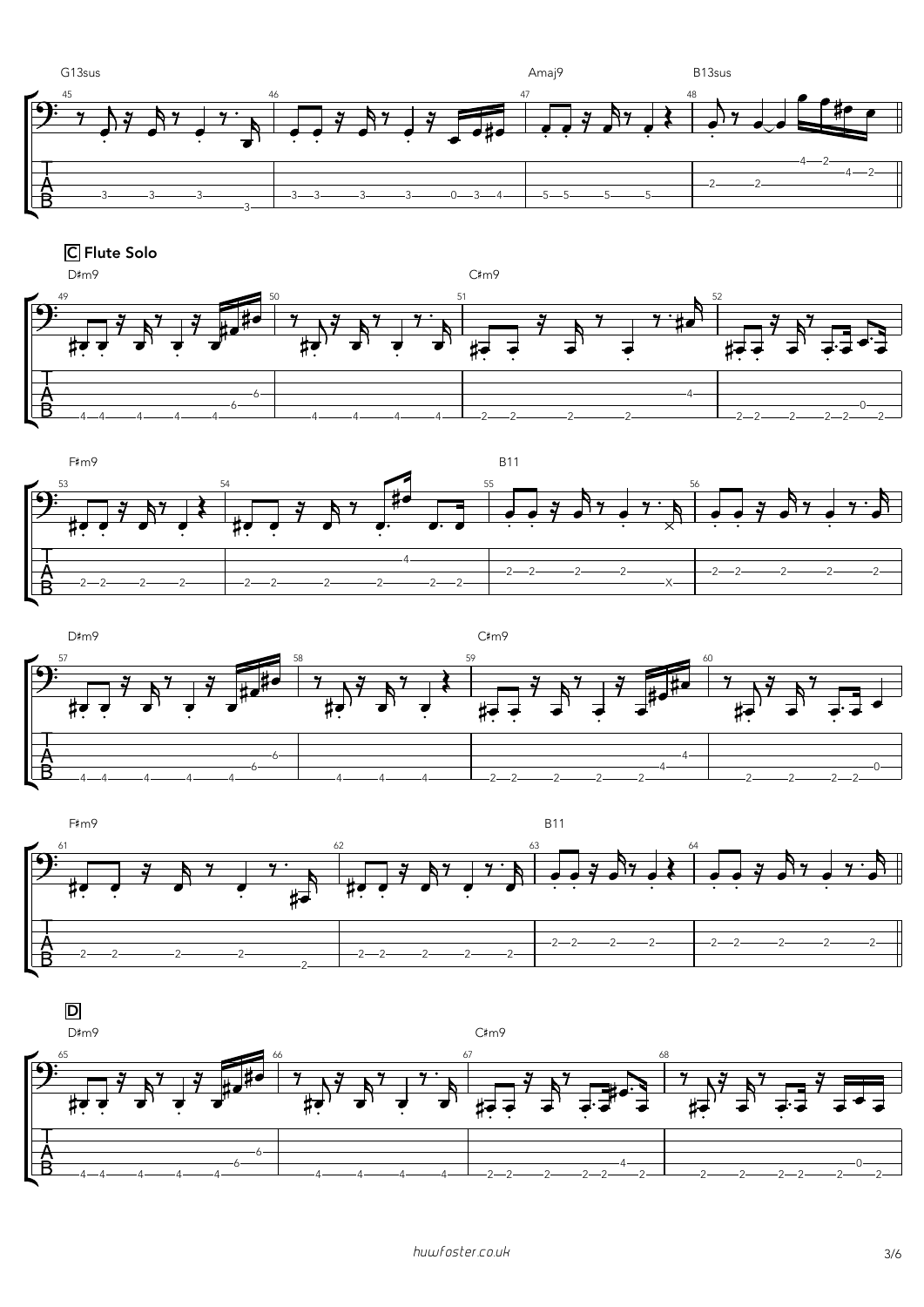









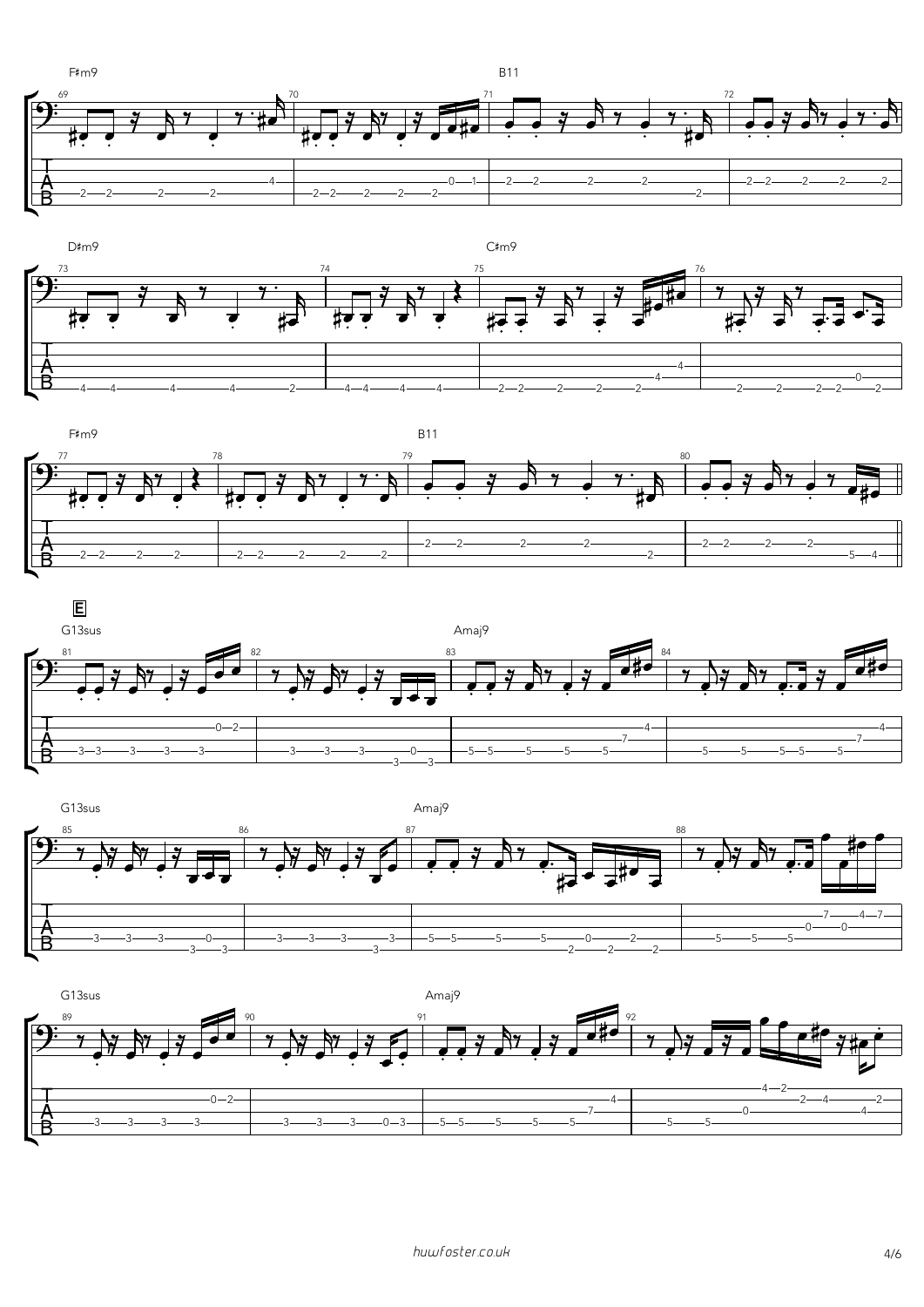

**F** Piano Solo









D#m9